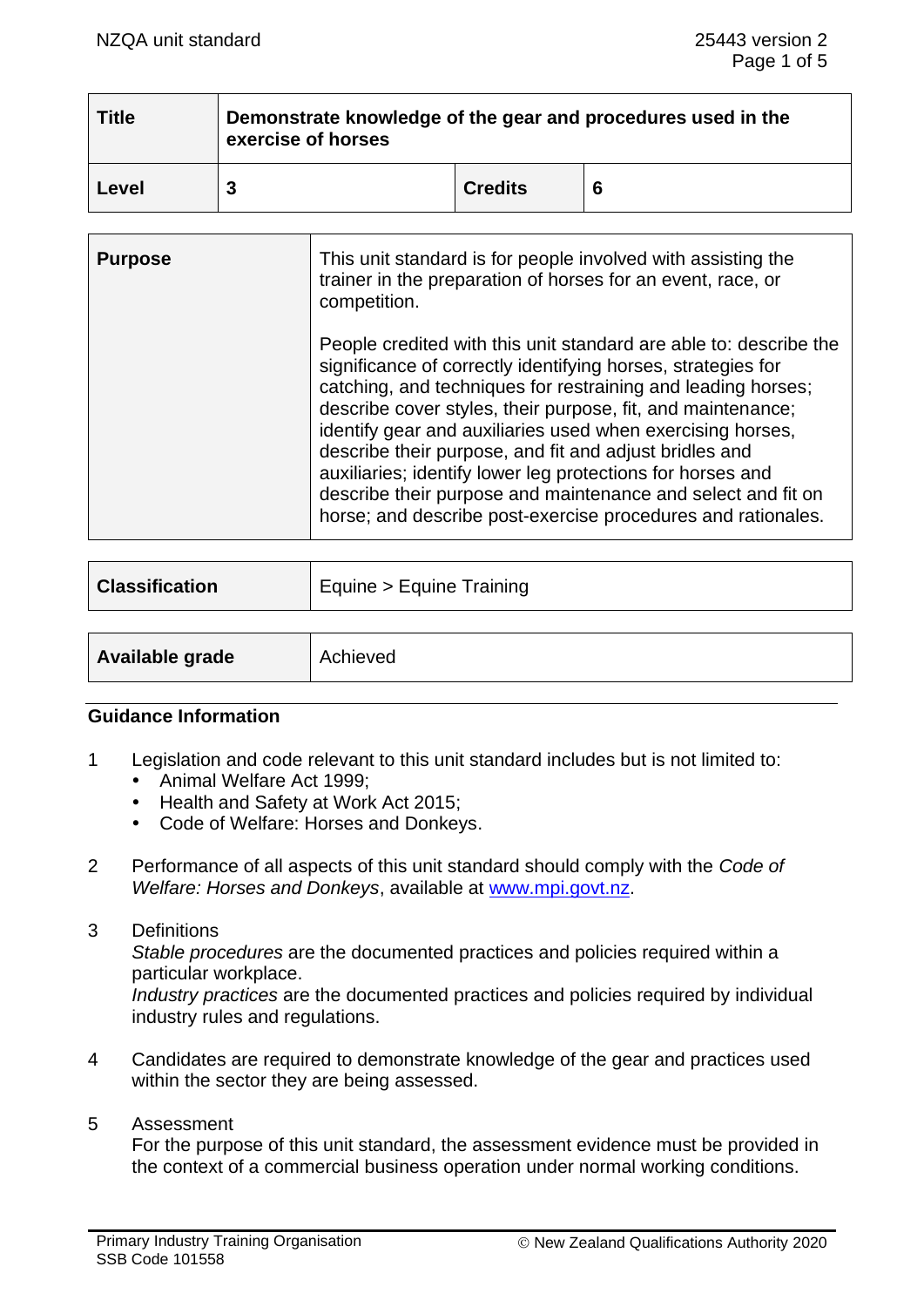# **Outcomes and performance criteria**

### **Outcome 1**

Describe the significance of correctly identifying horses, strategies for catching, and techniques for restraining and leading horses.

#### **Performance criteria**

- 1.1 Identify horses and describe according to individual breed association requirements.
	- Range breed associations may include but is not limited to  $-$ Thoroughbreds, Standardbreds, Sport horses, freeze brand, fire brand, micro-chip; evidence of two breed associations is required.
- 1.2 Describe situations of incorrect identification in terms of the consequences.
	- Range situations may include but is not limited to breaches of rules of racing, registration and branding, breeding shed, transportation; evidence of three consequences is required.
- 1.3 Describe reasons for horses being difficult to catch in terms of behaviour and circumstances.
	- Range reasons for difficult behaviour may include but is not limited to  $$ environment, temperament, past experiences, training, methods applied; evidence of at least four behaviour and circumstances is required.
- 1.4 Describe strategies for catching horses in a variety of situations in terms of safety, and facilities.
	- Range situations may include but is not limited to  $-$  group of horses, single horse, unhandled horse, mare and foal; evidence of two strategies is required.
- 1.5 Describe halter types and material varieties in terms of their advantages and disadvantages and demonstrate fitting of halter types.
	- Range halter types may include but is not limited to leather, nylon, rope, foal slip, trigger clip throat lash, nose, throat, check or crown adjustments, poll and nose padding; evidence of three halter types is required; evidence of fitting two halters is required.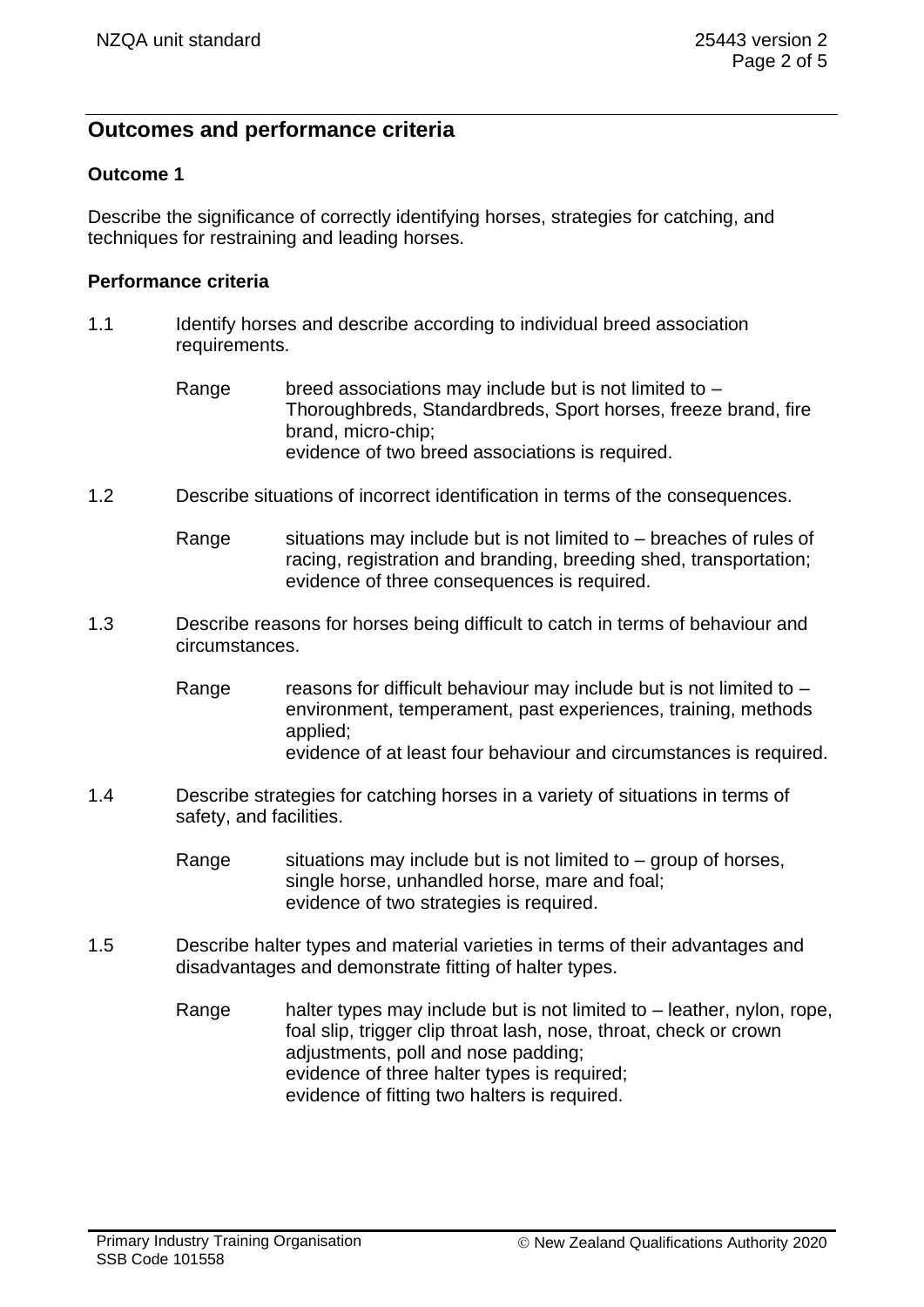- 1.6 Describe stable procedures and gear required for leading horses in different situations in terms of stable procedures and safety for horse and handler.
	- Range procedures and gear required may include but is not limited to  $$ one person, more than one person, halter, bridle, rearing bit, shank, rump rope, leather or rope lead rein; evidence of at least two procedures and two gear types is required; situations may include but are not limited to – stables, tie-ups, opening and shutting gates, racetracks and training tracks, handling stallions, stallions at shows, loading and unloading, young stock, more than one horse; evidence of three different situations is required.
- 1.7 Describe the purpose of a breakaway attachment in terms of situations where their use is beneficial and in terms of situations where their use may be detrimental to the horse and its training.
	- Range may include but is not limited to trained and untrained horse, tieup stalls, transporting, industry practices; evidence of two is required.

# **Outcome 2**

Describe cover styles, their purpose, fit, and maintenance when used to cover horses.

### **Performance criteria**

- 2.1 Describe cover styles and materials in terms of their purpose and benefits.
	- Range may include but is not limited to sweat, canvas sheet, canvas rug, wool, quilted, jute, under-rug, sheet, synthetic, with or without neckpiece; evidence of four cover styles is required.
- 2.2 Describe the criteria for selecting and fitting horse covers in accordance with stable procedures.
	- Range may include but is not limited to brands and types of covers, conformation, size, measure, fit, international sizing.
- 2.3 Describe the care, maintenance, and storage of covers in terms of longevity and safety in accordance with stable procedures.

# **Outcome 3**

Identify gear and auxiliaries used when exercising horses, describe their purpose, and fit and adjust bridles and auxiliaries.

# **Performance criteria**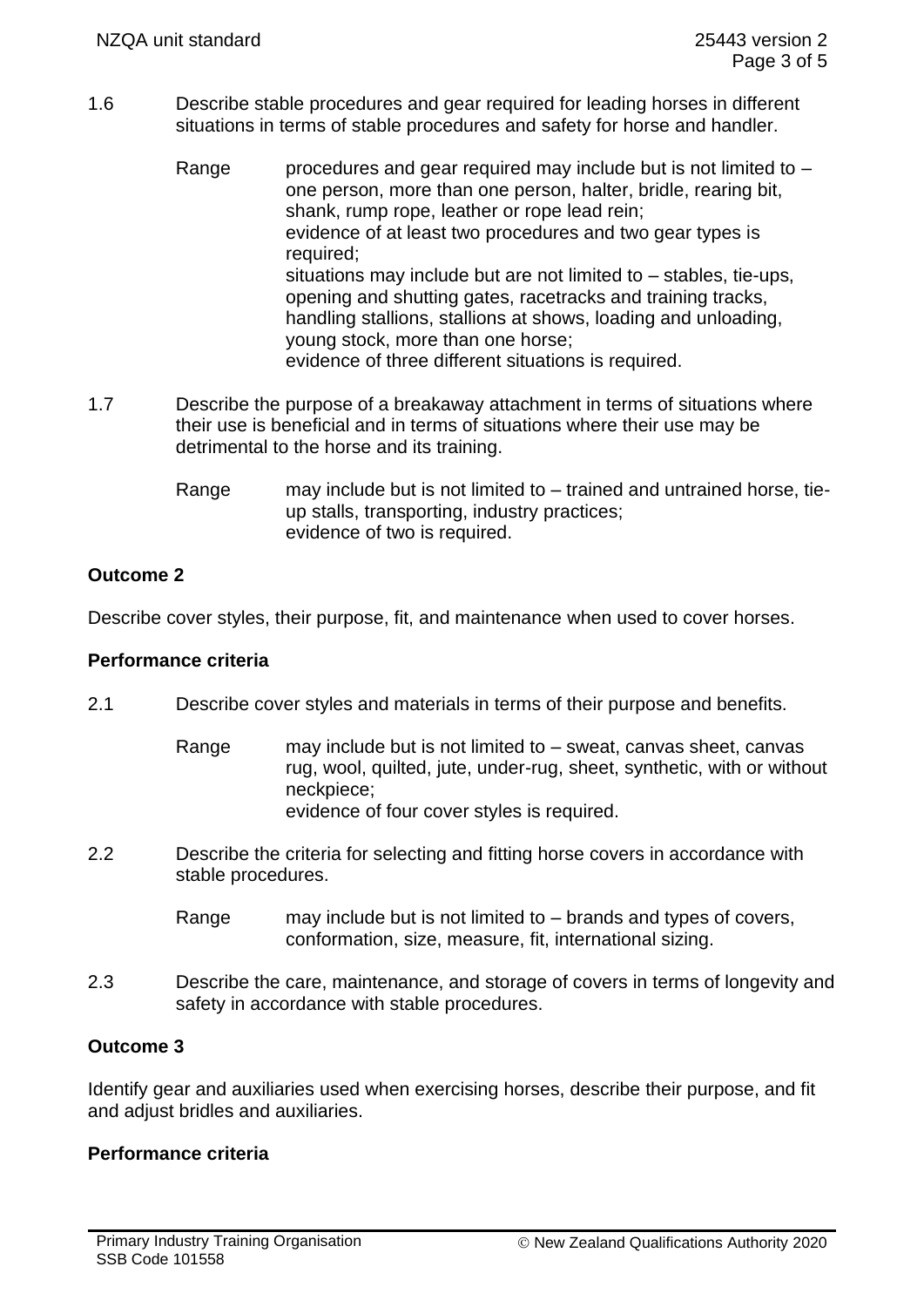- 3.1 Identify gear and auxiliaries in terms of their purpose and the advantages and disadvantages of their utilisation in accordance with stable procedures and the rules of the sector's ruling body.
	- Range may include but is not limited to hopples, rein pricker, tail tie, crupper, half blinds, ear plugs, tongue tie, reins, side reins, breastplates, sulky, traces, blinkers, nosebands; martingales; evidence of five auxiliaries is required.
- 3.2 Fit and adjust horses' bridle and auxiliaries in terms of safety and comfort for the horse, handler, and/or rider or driver.
	- Range evidence of adjusting bridles on three different horses is required.

### **Outcome 4**

Identify lower leg protections for horses and describe their purpose and maintenance and select and fit on horse.

### **Performance criteria**

- 4.1 Identify lower leg protections in terms of the reasons for their use in accordance with stable procedures.
	- Range lower leg protections may include but are not limited to  $-$  brushing, tendon, shin and tendon, over reach, kneeboots, bellboots, open front jumping boots, bandages; reasons for use may include but are not limited to – interference, support, protection; evidence of four different lower leg protections is required.
- 4.2 Select lower leg protection and fit for purpose in accordance with stable procedures.
	- Range may include but is not limited to brushing, tendon, shin and tendon, over reach, kneeboots, bellboots, open front jumping boots, bandages; evidence of three is required.
- 4.3 Describe the care and maintenance of lower leg protection in terms of longevity and safety in accordance with stable procedures.
	- Range may include but is not limited rubber, plastic, leather, wool lined; evidence of three is required.

### **Outcome 5**

Describe post-exercise procedures and rationales.